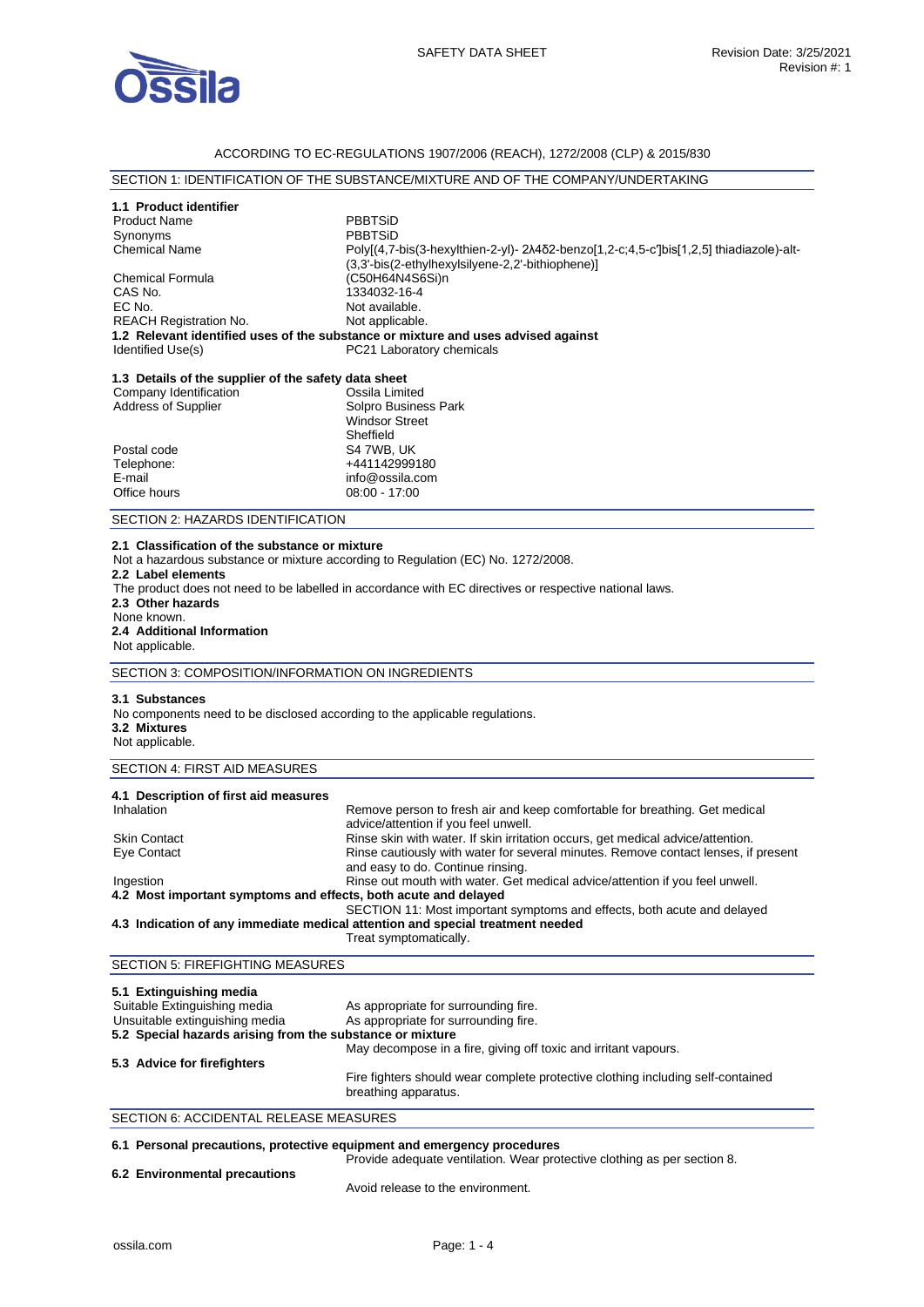

| 6.3 Methods and material for containment and cleaning up |                                                  |                                                                                                                                                                     |
|----------------------------------------------------------|--------------------------------------------------|---------------------------------------------------------------------------------------------------------------------------------------------------------------------|
|                                                          |                                                  | Sweep up spilled substance but avoid making dust. Use vacuum equipment for<br>collecting spilt materials, where practicable. Dispose of contents in accordance with |
|                                                          |                                                  | local, state or national legislation.                                                                                                                               |
|                                                          | 6.4 Reference to other sections                  |                                                                                                                                                                     |
|                                                          |                                                  | See Also Section 8, 13.                                                                                                                                             |
|                                                          | SECTION 7: HANDLING AND STORAGE                  |                                                                                                                                                                     |
|                                                          | 7.1 Precautions for safe handling                |                                                                                                                                                                     |
|                                                          |                                                  | Avoid breathing dust/aerosols. Use only in a well-ventilated area. Wear protective<br>clothing as per section 8.                                                    |
|                                                          |                                                  | 7.2 Conditions for safe storage, including any incompatibilities                                                                                                    |
|                                                          |                                                  | Store in a well-ventilated place. Keep container tightly closed.                                                                                                    |
| Storage temperature                                      |                                                  | Ambient.                                                                                                                                                            |
| Storage life<br>Incompatible materials                   |                                                  | Product is light sensitive. Store in the dark.<br>None known.                                                                                                       |
| 7.3 Specific end use(s)                                  |                                                  |                                                                                                                                                                     |
|                                                          |                                                  | Not known. See Section: 1.2.                                                                                                                                        |
|                                                          | SECTION 8: EXPOSURE CONTROLS/PERSONAL PROTECTION |                                                                                                                                                                     |
| 8.1 Control parameters                                   |                                                  |                                                                                                                                                                     |
|                                                          | 8.1.1 Occupational Exposure Limits               |                                                                                                                                                                     |
|                                                          |                                                  | No Occupational Exposure Limit assigned.                                                                                                                            |
| 8.2 Exposure controls                                    | 8.2.1. Appropriate engineering controls          | Ensure adequate ventilation. A washing facility/water for eye and skin cleaning                                                                                     |
|                                                          |                                                  | purposes should be present.                                                                                                                                         |
|                                                          | 8.2.2. Personal protection equipment             |                                                                                                                                                                     |
|                                                          | Eye Protection                                   | Wear eye protection with side protection (EN166).                                                                                                                   |
|                                                          |                                                  |                                                                                                                                                                     |
|                                                          |                                                  |                                                                                                                                                                     |
|                                                          |                                                  |                                                                                                                                                                     |
|                                                          | Skin protection                                  | Wear protective clothing and gloves: Impervious gloves (EN 374).                                                                                                    |
|                                                          |                                                  |                                                                                                                                                                     |
|                                                          |                                                  |                                                                                                                                                                     |
|                                                          |                                                  |                                                                                                                                                                     |
|                                                          | Respiratory protection                           | Normally no personal respiratory protection is necessary.                                                                                                           |
|                                                          |                                                  |                                                                                                                                                                     |
|                                                          |                                                  |                                                                                                                                                                     |
|                                                          |                                                  |                                                                                                                                                                     |
|                                                          | Thermal hazards                                  | None known.                                                                                                                                                         |
|                                                          |                                                  |                                                                                                                                                                     |
|                                                          |                                                  |                                                                                                                                                                     |
|                                                          |                                                  |                                                                                                                                                                     |
|                                                          |                                                  | Environmental Exposure Controls Avoid release to the environment.                                                                                                   |
|                                                          | SECTION 9: PHYSICAL AND CHEMICAL PROPERTIES      |                                                                                                                                                                     |

| 9.1 Information on basic physical and chemical properties |                                                        |
|-----------------------------------------------------------|--------------------------------------------------------|
| Appearance                                                | Solid powder/fibres                                    |
|                                                           | Colour: Dark green                                     |
| Odour                                                     | Not known.                                             |
| Odour threshold                                           | Not known.                                             |
| рH                                                        | Not known.                                             |
| Melting point/freezing point                              | Not known.                                             |
| Initial boiling point and boiling range                   | Not known.                                             |
| <b>Flash Point</b>                                        | Not known.                                             |
| Evaporation rate                                          | Not known.                                             |
| Flammability (solid, gas)                                 | Not known.                                             |
| Upper/lower flammability or explosive                     | Not known.                                             |
| limits                                                    |                                                        |
| Vapour pressure                                           | Not known.                                             |
| Vapour density                                            | Not known.                                             |
| Density (g/ml)                                            | Not known.                                             |
| Relative density                                          | Not known.                                             |
| Solubility(ies)                                           | Solubility (Water): Not known.                         |
|                                                           | Solubility (Other): Chlorobenzene, chloroform, toluene |
| Partition coefficient: n-octanol/water                    | Not known.                                             |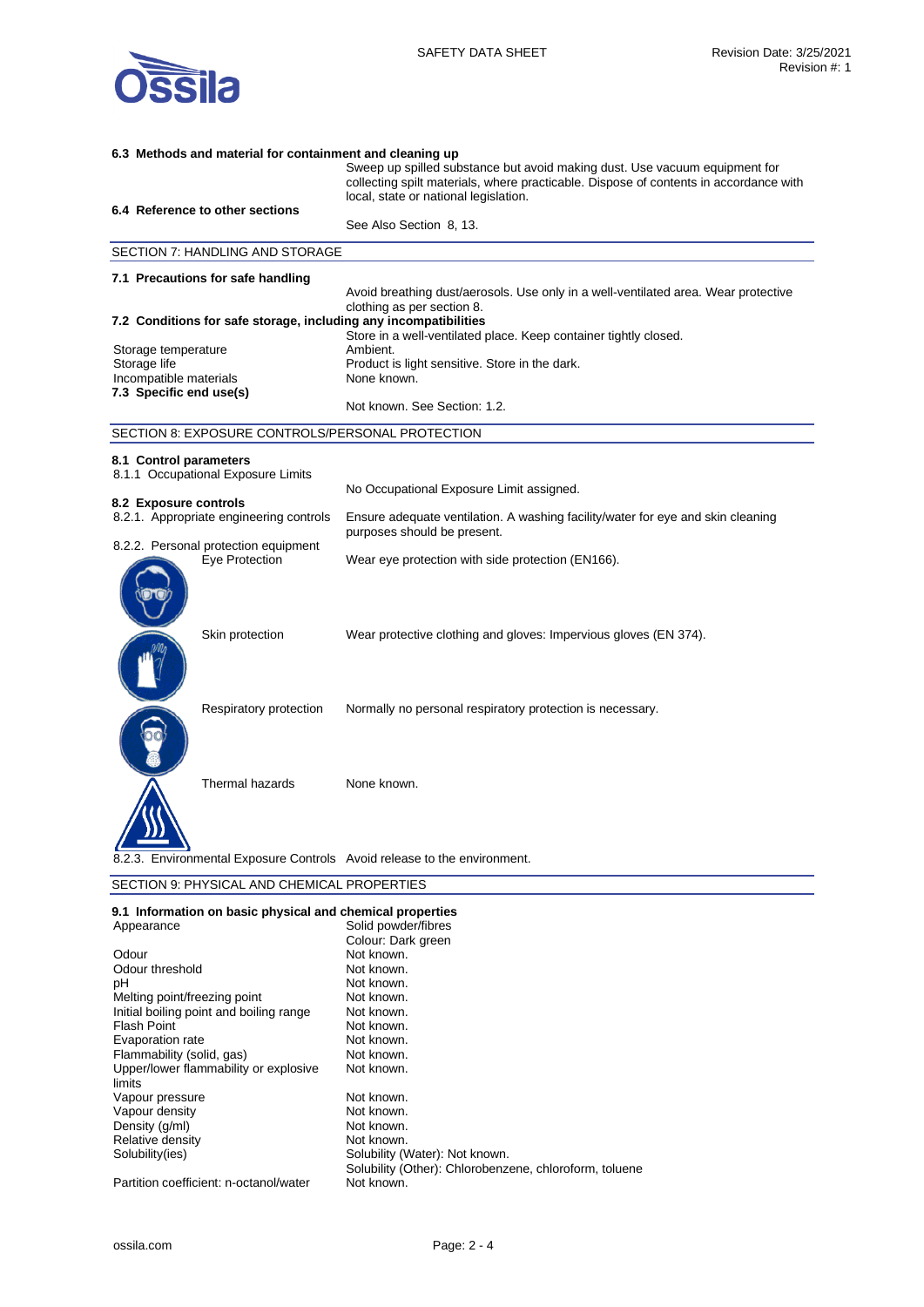

| Auto-ignition temperature<br>Decomposition Temperature (°C)<br>Viscosity<br><b>Explosive properties</b><br>Oxidising properties<br>9.2 Other information | Not known.<br>Not known.<br>Not known.<br>Not known.<br>Not known.<br>None.          |
|----------------------------------------------------------------------------------------------------------------------------------------------------------|--------------------------------------------------------------------------------------|
| SECTION 10: STABILITY AND REACTIVITY                                                                                                                     |                                                                                      |
|                                                                                                                                                          |                                                                                      |
| 10.1 Reactivity                                                                                                                                          | None anticipated.                                                                    |
| 10.2 Chemical Stability                                                                                                                                  |                                                                                      |
|                                                                                                                                                          | Stable under normal conditions.                                                      |
| 10.3 Possibility of hazardous reactions                                                                                                                  | Not known.                                                                           |
| 10.4 Conditions to avoid                                                                                                                                 |                                                                                      |
|                                                                                                                                                          | Not known.                                                                           |
| 10.5 Incompatible materials                                                                                                                              |                                                                                      |
|                                                                                                                                                          | Not known.                                                                           |
| 10.6 Hazardous decomposition products                                                                                                                    | No hazardous decomposition products known.                                           |
|                                                                                                                                                          |                                                                                      |
| SECTION 11: TOXICOLOGICAL INFORMATION                                                                                                                    |                                                                                      |
| 11.1 Information on toxicological effects                                                                                                                |                                                                                      |
| Acute toxicity - Ingestion                                                                                                                               | Not classified.                                                                      |
| Acute toxicity - Skin Contact                                                                                                                            | Not classified.                                                                      |
| Acute toxicity - Inhalation                                                                                                                              | Not classified.                                                                      |
| Skin corrosion/irritation                                                                                                                                | Not classified.                                                                      |
| Serious eye damage/irritation                                                                                                                            | Not classified.                                                                      |
| Skin sensitization data                                                                                                                                  | Not classified.                                                                      |
| Respiratory sensitization data                                                                                                                           | Not classified.                                                                      |
| Germ cell mutagenicity                                                                                                                                   | Not classified.                                                                      |
| Carcinogenicity                                                                                                                                          | Not classified.                                                                      |
| Reproductive toxicity                                                                                                                                    | Not classified.                                                                      |
| Lactation                                                                                                                                                | Not classified.<br>Not classified.                                                   |
| STOT - single exposure<br>STOT - repeated exposure                                                                                                       | Not classified.                                                                      |
| Aspiration hazard                                                                                                                                        | Not classified.                                                                      |
| 11.2 Other information                                                                                                                                   |                                                                                      |
|                                                                                                                                                          | Not known.                                                                           |
|                                                                                                                                                          |                                                                                      |
| SECTION 12: ECOLOGICAL INFORMATION                                                                                                                       |                                                                                      |
| 12.1 Toxicity                                                                                                                                            |                                                                                      |
| Toxicity - Aquatic invertebrates                                                                                                                         | Not known.                                                                           |
| Toxicity - Fish                                                                                                                                          | Not known.                                                                           |
| Toxicity - Algae                                                                                                                                         | Not known                                                                            |
| Toxicity - Sediment Compartment                                                                                                                          | Not classified.                                                                      |
| Toxicity - Terrestrial Compartment                                                                                                                       | Not classified.                                                                      |
| 12.2 Persistence and Degradation                                                                                                                         |                                                                                      |
| 12.3 Bioaccumulative potential                                                                                                                           | Not known.                                                                           |
|                                                                                                                                                          | Not known.                                                                           |
| 12.4 Mobility in soil                                                                                                                                    |                                                                                      |
|                                                                                                                                                          | Not known.                                                                           |
| 12.5 Results of PBT and vPvB assessment                                                                                                                  |                                                                                      |
|                                                                                                                                                          | Not known.                                                                           |
| 12.6 Other adverse effects                                                                                                                               |                                                                                      |
|                                                                                                                                                          | Not known.                                                                           |
| SECTION 13: DISPOSAL CONSIDERATIONS                                                                                                                      |                                                                                      |
|                                                                                                                                                          |                                                                                      |
| 13.1 Waste treatment methods                                                                                                                             |                                                                                      |
|                                                                                                                                                          | Dispose of contents in accordance with local, state or national legislation. Recycle |
|                                                                                                                                                          | only completely emptied packaging. Normal disposal is via incineration operated by   |

an accredited disposal contractor. Send to a licensed recycler, reclaimer or incinerator. **13.2 Additional Information** 

Disposal should be in accordance with local, state or national legislation.